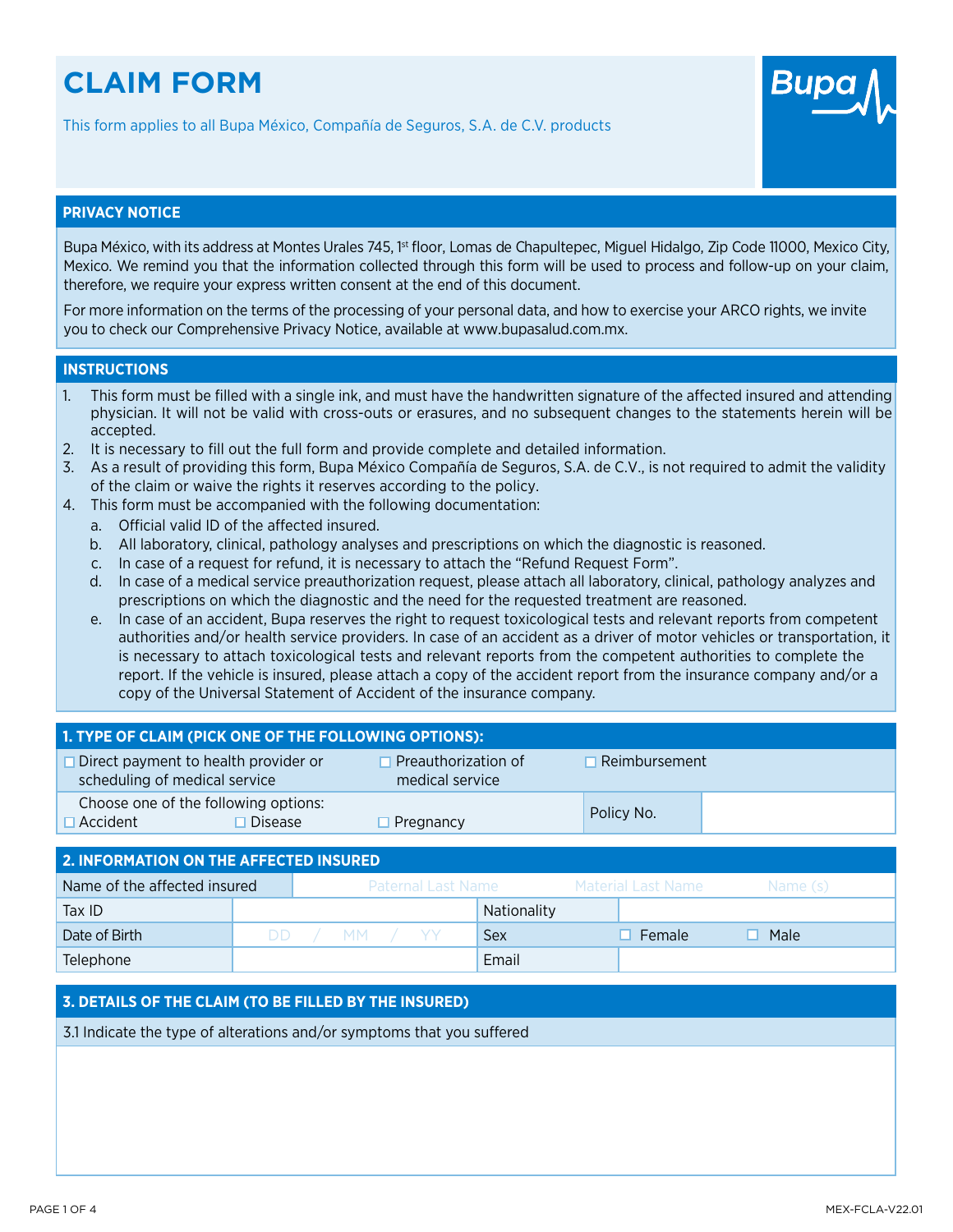| 3.2 Were you hospitalized as a consequence of this disease, accident, or severe medical emergency?<br>$\Box$ Yes $\Box$ No<br>If yes, answer the following questions: |                                                                                                                                                                                                                                                           |                 |             |            |                             |                              |
|-----------------------------------------------------------------------------------------------------------------------------------------------------------------------|-----------------------------------------------------------------------------------------------------------------------------------------------------------------------------------------------------------------------------------------------------------|-----------------|-------------|------------|-----------------------------|------------------------------|
| No. of hospitalized days                                                                                                                                              | Entry date                                                                                                                                                                                                                                                | <b>DD</b>       | <b>MM</b>   | YΥ         | Exit date                   | <b>DD</b><br><b>MM</b><br>YY |
| 3.3 Indicate the diagnostic for your claim                                                                                                                            |                                                                                                                                                                                                                                                           |                 |             |            |                             |                              |
|                                                                                                                                                                       |                                                                                                                                                                                                                                                           |                 |             |            |                             |                              |
| 3.4 Date when the condition started                                                                                                                                   |                                                                                                                                                                                                                                                           | DD<br><b>MM</b> | YY          |            | 3.5 Date of first attention | / MM $/$<br>DD               |
| 3.6 Do you currently have another major medical health insurance?<br>If yes, answer the following questions:                                                          |                                                                                                                                                                                                                                                           |                 |             | $\Box$ Yes | $\Box$ No                   |                              |
| Company                                                                                                                                                               |                                                                                                                                                                                                                                                           |                 |             |            | Policy No.                  |                              |
| 3.7 Have you submitted prior expenses for this condition or accident with this or another company?<br>If yes, answer the following questions:                         |                                                                                                                                                                                                                                                           |                 |             |            |                             | $\Box$ Yes<br>$\square$ No   |
| Case no.                                                                                                                                                              |                                                                                                                                                                                                                                                           |                 | Date claim: |            | <b>DD</b>                   | <b>MM</b><br>YY              |
| Name of health provider where you were attended                                                                                                                       |                                                                                                                                                                                                                                                           |                 |             |            |                             |                              |
|                                                                                                                                                                       |                                                                                                                                                                                                                                                           |                 |             |            |                             |                              |
|                                                                                                                                                                       | 4. IN CASE OF ACCIDENT OR SEVERE MEDICAL EMERGENCY, ANSWER THE FOLLOWING QUESTIONS<br>4.1 Describe with the greatest detail possible how and when the accident or severe medical emergency<br>happened and the injuries you suffered as a result thereof. |                 |             |            |                             |                              |
|                                                                                                                                                                       |                                                                                                                                                                                                                                                           |                 |             |            |                             |                              |
|                                                                                                                                                                       |                                                                                                                                                                                                                                                           |                 |             |            |                             |                              |
| 4.2 Traffic accident                                                                                                                                                  | $\Box$ Yes $\Box$ No                                                                                                                                                                                                                                      |                 |             |            |                             |                              |
| 5. IN CASE OF HOSPITALIZATION SCHEDULING (FILL IF APPLICABLE)<br>5.1 Hospital Name                                                                                    |                                                                                                                                                                                                                                                           |                 |             |            |                             |                              |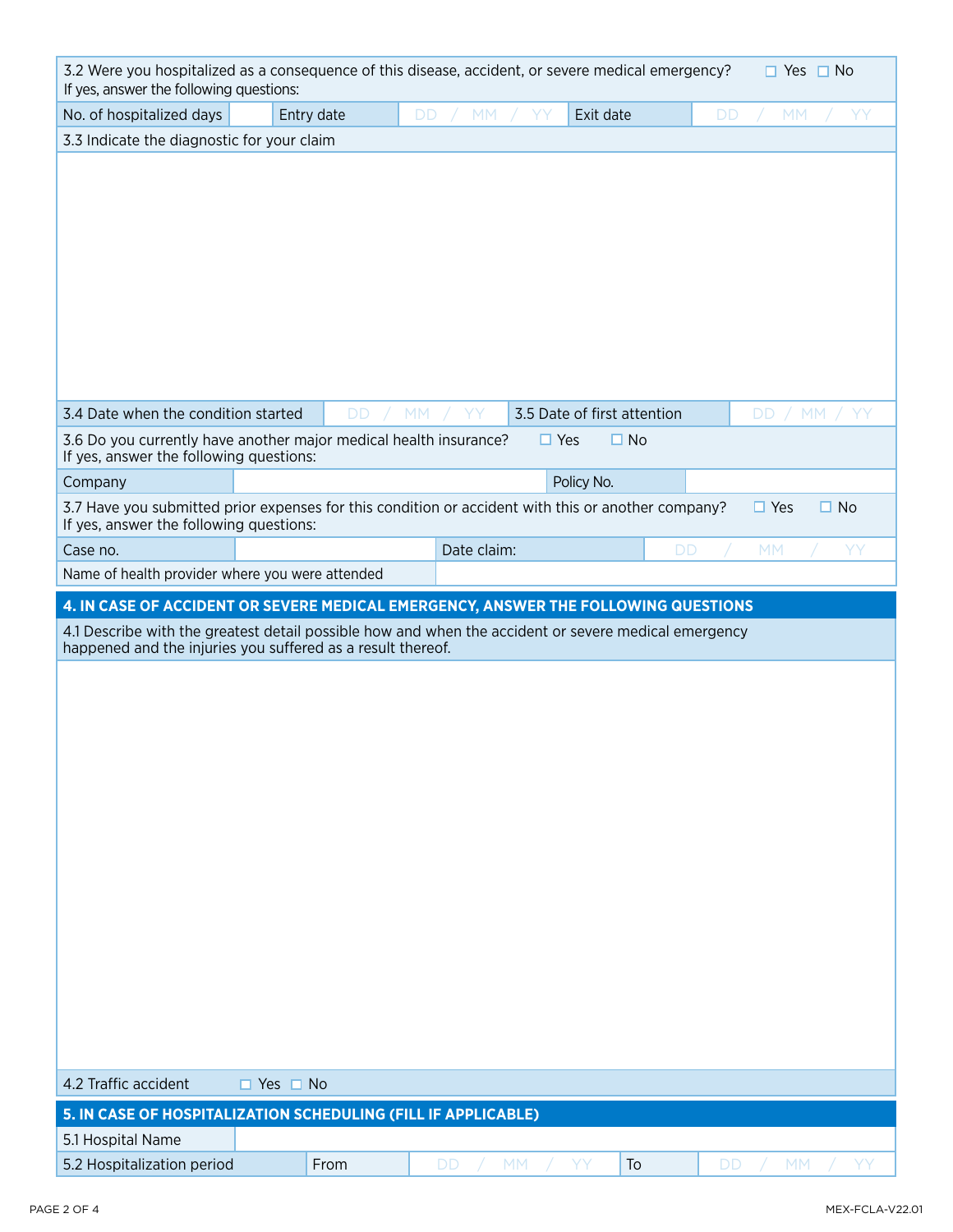|                                                                                                     | 6.1 Indicate the name of the affected insured:      |              |                |                         |                         |                                     |                                   |
|-----------------------------------------------------------------------------------------------------|-----------------------------------------------------|--------------|----------------|-------------------------|-------------------------|-------------------------------------|-----------------------------------|
| 6.2 Indicate the diagnostic                                                                         |                                                     |              |                |                         |                         |                                     |                                   |
|                                                                                                     |                                                     |              |                |                         |                         |                                     |                                   |
|                                                                                                     |                                                     |              |                |                         |                         |                                     |                                   |
|                                                                                                     | 6.3 Studies carried out to determine the diagnostic |              |                |                         |                         |                                     |                                   |
|                                                                                                     |                                                     |              |                |                         |                         |                                     |                                   |
|                                                                                                     | 6.4 Date on which the diagnostic was determined     |              |                |                         | <b>DD</b><br>$\sqrt{2}$ | MM / YY                             |                                   |
|                                                                                                     | 6.5 Is this condition related to another condition? |              | $\Box$ No      | $\Box$ Yes              |                         | If yes, describe which and why:     |                                   |
|                                                                                                     |                                                     |              |                |                         |                         |                                     |                                   |
|                                                                                                     | 6.6 Clinical conditions (signs and symptoms)        |              |                |                         |                         |                                     |                                   |
|                                                                                                     |                                                     |              |                |                         |                         |                                     |                                   |
|                                                                                                     |                                                     |              |                |                         |                         |                                     |                                   |
|                                                                                                     |                                                     |              |                |                         |                         |                                     |                                   |
|                                                                                                     |                                                     |              |                |                         |                         |                                     |                                   |
|                                                                                                     |                                                     |              |                |                         |                         |                                     |                                   |
|                                                                                                     |                                                     |              |                |                         |                         |                                     |                                   |
|                                                                                                     |                                                     |              |                |                         |                         |                                     |                                   |
|                                                                                                     |                                                     |              |                |                         |                         |                                     |                                   |
|                                                                                                     |                                                     |              |                |                         |                         |                                     |                                   |
|                                                                                                     | $\Box$ Yes                                          | $\square$ No |                |                         |                         | If yes, describe the complications: |                                   |
|                                                                                                     |                                                     |              |                |                         |                         |                                     |                                   |
|                                                                                                     |                                                     |              |                |                         |                         |                                     |                                   |
|                                                                                                     |                                                     |              |                |                         |                         |                                     |                                   |
|                                                                                                     |                                                     |              |                |                         |                         |                                     |                                   |
|                                                                                                     |                                                     |              |                |                         |                         |                                     |                                   |
|                                                                                                     | MEDICAL FEES BUDGET FOR DIRECT PAYMENT              |              |                |                         |                         |                                     |                                   |
|                                                                                                     | Name of the provider /<br>attending physician       |              | Specialization | Professional<br>license |                         | Description of<br>the service       | Amount in<br><b>Mexican Pesos</b> |
| DD/MM/YY                                                                                            |                                                     |              |                |                         |                         |                                     |                                   |
| DD / MM / YY                                                                                        |                                                     |              |                |                         |                         |                                     |                                   |
| DD/MM/YY                                                                                            |                                                     |              |                |                         |                         |                                     |                                   |
| DD/MM/YY                                                                                            |                                                     |              |                |                         |                         |                                     |                                   |
| DD / MM / YY                                                                                        |                                                     |              |                |                         |                         |                                     |                                   |
|                                                                                                     |                                                     |              |                |                         |                         |                                     |                                   |
|                                                                                                     |                                                     |              |                |                         |                         |                                     |                                   |
|                                                                                                     |                                                     |              |                |                         |                         |                                     |                                   |
|                                                                                                     | <b>INFORMATION OF THE ATTENDING PHYSICIAN</b>       |              |                |                         |                         |                                     |                                   |
| 6.7 Treatment<br>6.8 Were there complications?<br>Date of Service<br>Total<br><b>Budget</b><br>Name | Specialization                                      |              |                | Professional license    |                         | Telephone                           | Signature                         |